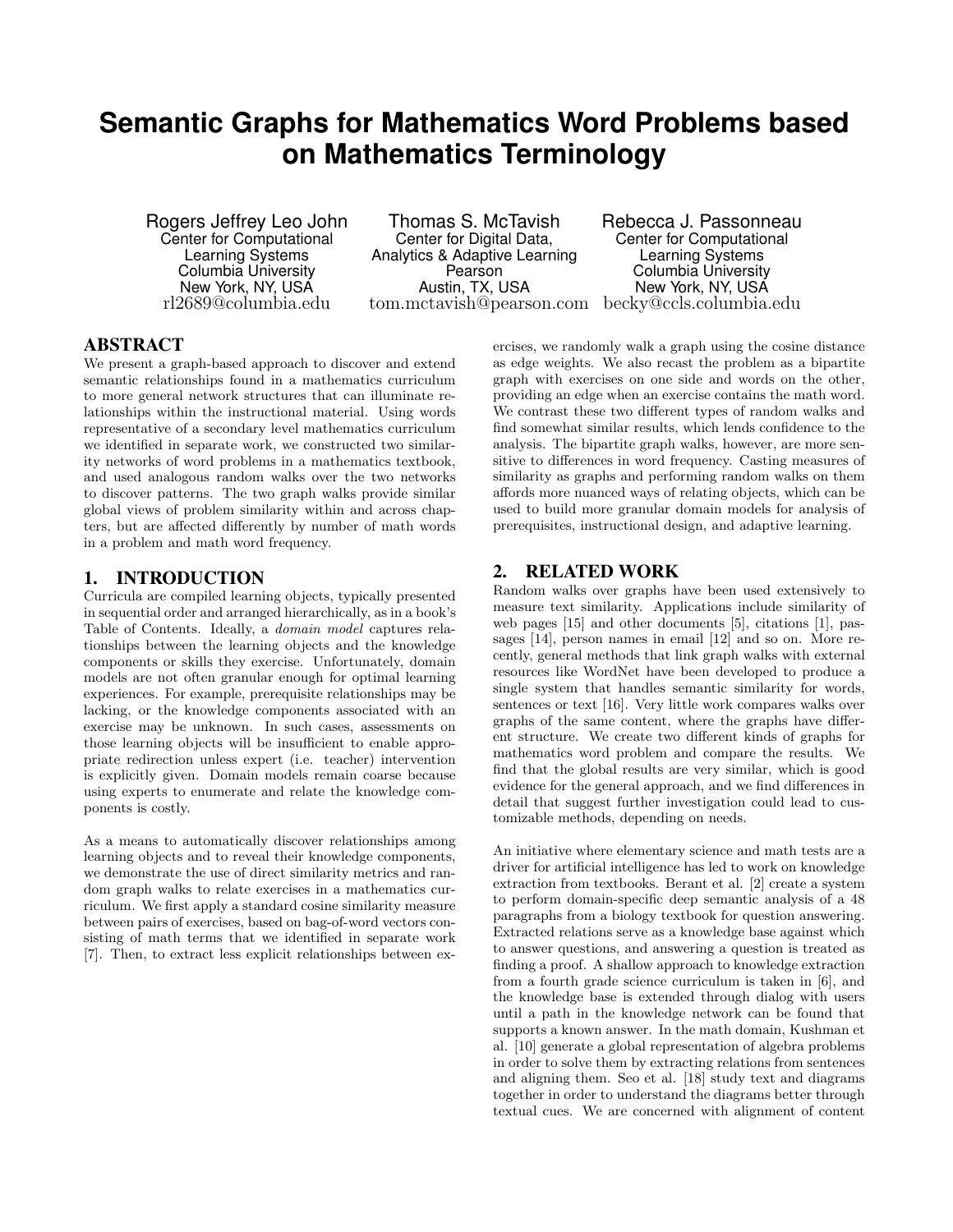Two machines produce the same type of widget. Machine A produces W widgets, X of which are damaged. Machine B produces Y widgets, Z of which are damaged. The fraction of damaged widgets for Machine A is  $\frac{X}{W}$  or (*simplified fraction*). The **fraction** of damaged widgets for Machine B is  $\frac{Z}{Y}$  or (simplified fraction). Write each fraction as a decimal and a percent. Use pencil and paper. Select a small percent that would allow for a small number of damaged widgets. Find the number of widgets by which each machine exceeded the acceptable number of widgets.

Figure 1: Sample problem; math terms are in boldface.

across rather than within problems, and our objective is finer-grained analysis of curricula.

Other work that addresses knowledge representation from text includes ontology learning [3], which often focuses on the acquisition of sets of facts from text [4]. There has been some work on linking lexical resources like WordNet or FrameNet to formal ontologies [17, 13], which could provide a foundation for reasoning over facts extracted from text. We find one work that applies relation mining to elearning: Šimko and Bieliková [19] apply automated relation mining to extract relations to support e-course authoring in the domain of teaching functional programming. Li et al. [11] apply k-means clustering to a combination of problem features and student performance features, and propose the clusters correspond to Knowledge Components [8].

# 3. METHODS

#### 3.1 Data

We used 1800 exercises from 17 chapters of a Grade 7 mathematics curriculum. Most are word problems, as illustrated in Figure 1. They can incorporate images, tables, and graphs, but for our analysis, we use only the text. The vocabulary of the resulting text consists of 3,500 distinct words. We construct graphs where math exercises are the nodes, or in a bipartite graph, math exercises are the left side nodes and words are the right side nodes. Our initial focus is on exercise similarity due to similarity of the math skills that exercises tap into, and we use mathematics terminology as an indirect proxy of skills a problem draws upon.

## 3.2 Math Terminology

The text of the word problems includes ordinary language expressions unrelated to the mathematics curriculum, such as the nouns machines, widgets shown in problem in Figure 1, or the verbs produces, damaged. For our purposes, mathematics terminology consists of words that expresses concepts that are needed for the mathematical competence the curriculum addresses. To identify these terms, we developed annotation guidelines for human annotators who label words in their contexts of use, and assessed the reliability of annotation by these guidelines. Words can be used in the math texts sometimes in a math sense and sometimes in a non-math sense. Annotators were instructed to label terms based on the most frequent usage.

Using a chance-adjusted agreement coefficient in [-1,1] [9], reliability among three annotators was 0.81, representing high agreement. All the non-stop words were then labeled by a trained annotator. We developed a supervised machine learning approach to classify vocabulary into math and nonmath words [7] that can be applied to new mathematics curricula. For the text used here, there were 577 math terms.

## 3.3 Random Walks in Graphs

A random walk on a graph starts at a given node and steps with random probability to a neighboring node. The same random decision process is employed at this and every subsequent node until a termination criterion is met. Each time a node is visited, it is counted. Open random walks require that the start node and end nodes differ. Traversal methods may employ a bias to navigate toward or away from certain neighbors through edge weights or other graph attributes.

In a graph,  $G = (V, E)$  with nodes V and edges E, a random walk that begins at  $v_x$  and ends at  $v_y$  can be denoted as  $(v_x, ..., v_y)$ . By performing several random walks, the fraction of times the node  $v_y$  is visited converges to the probability of target  $v_y$  being visited given the start node  $v_x$ , which can be expressed as  $P(v_y|v_x)$  under the conditions of the walk. In the case of a random walk length of 1,  $P(v_y|v_x)$ will simply measure the probability of  $v_y$  being selected as an adjacent node to  $v_x$ .

#### 3.4 Cosine Similarity Graph

Math exercises are represented as bag-of-words vectors with boolean values to indicate whether a given math term is present. Cosine similarity quantifies the angle between the two vectors, and is given by the dot product of two vectors.

$$
\cos(\mathbf{t}, \mathbf{e}) = \frac{\mathbf{te}}{\|\mathbf{t}\| \|\mathbf{e}\|} = \frac{\sum_{i=1}^{n} \mathbf{t}_i \mathbf{e}_i}{\sqrt{\sum_{i=1}^{n} (\mathbf{t}_i)^2} \sqrt{\sum_{i=1}^{n} (\mathbf{e}_i)^2}} \qquad (1)
$$

Similarity values of 1 indicate that both the vectors are the same whereas a value of zero indicates orthogonality between the two vectors. Pairwise cosine similarities for all 1800 exercises were computed, yielding a cosine similarity matrix  $M_{\text{cos}}$ . The matrix corresponds to a graph where non-zero cosine similarities are edge weights between exercises.

In a graph walk, the probability that a node  $v_y$  will be reached in one step from a node  $v_x$  is given by the product of the degree centrality of  $v_x$  and the normalized edge weight  $(v_x, v_y)$ . With each exercise as a starting node, we performed 100,000 random walks on the cosine-similarity graph, stepping with proportional probability to all outgoing cosine similarity weights. To measure 2nd degrees of separation, with each walk we made two steps.

For two math vectors considered as the sets  $A$  and  $B$ , cosine similarity can be conceptualized in terms of the intersection set  $C = A \cup B$  and set differences  $A \setminus B$  and  $B \setminus A$ . Cosine similarity is high when  $|C| \gg A \setminus B$  and  $|C| \gg B \setminus A$ .

The degree of a node affects the probability of traversing any edge from that node. The two factors that affect degree centrality of a start node are the document frequencies of its math words, and the total number of math words. Here, document frequency (df) is the normalized number of exercises a word occurs in. A high df math word in a problem increase its degree centrality because there will be more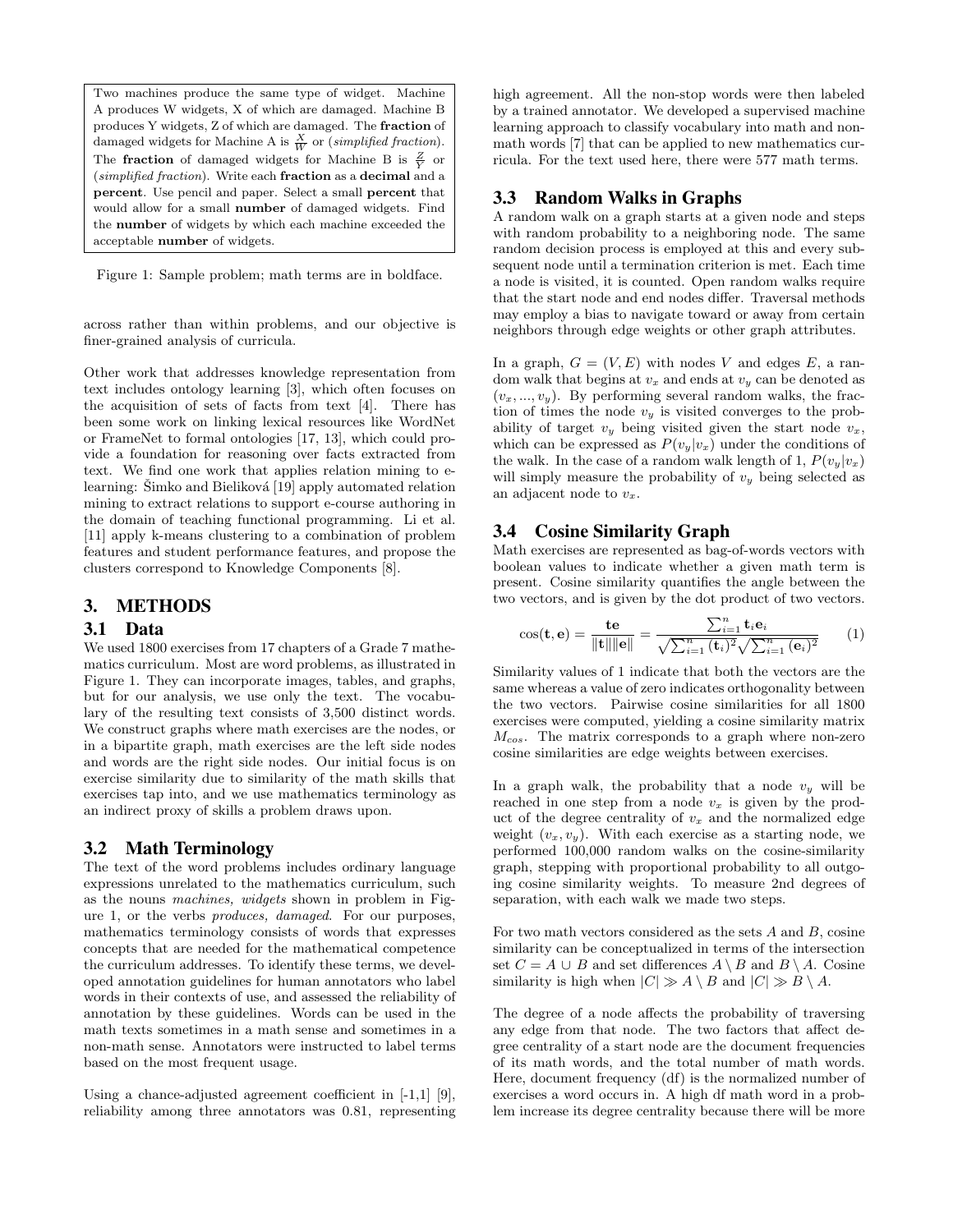

Figure 2: Exercise-to-Exercise similarity in Chapter 6. The exercises of Chapter 6 are displayed in row-columns in a square matrix. The rows represent source nodes and columns represent targets. Each row has been normalized across the book, even though only Chapter 6 is shown. The axes demarcate the sections of the chapter.  $M_{cos}$  is the cosine similarity.  $M_{cos}$  is the output from the random walk using cosine similarity edge weights,  $M_{bp}$  is the output from the random bipartite walk. Raw values displayed between 0 and 0.005 corresponding to light and dark pixels, respectively.

problems it can share words with, resulting in non-zero cosine values and therefore edges. The number of math words in a problem also increases its degree centrality.

#### 3.5 Bipartite exercise and word graph

The set of exercises  $V_e$  are the left-side nodes and the math words  $V_w$  are the right-side nodes in the undirected bipartite graph  $G = (V_e, V_w, E)$ , where an edge exists between  $v_{ex}$  and  $v_{wi}$  if exercise x contains the math word i.

We performed open random walks on this graph to measure similarity between nodes. To measure the similarity of exercises, we walk in even steps – a step to a connected word followed by a step back to one of the exercises that shares that word. The degrees of separation between vertices on the same side of the graph (e.g. exercise-to-exercise) will be  $l/2$  where l is the length of the walk. In this paper, we explored first and second degrees of separation so our bipartite graphs had a walk length of 4.

Table 1: Summary statistics of the similarity distributions

|           | cosine                | $rw_{cos}$            | $rw_{bp}$              |
|-----------|-----------------------|-----------------------|------------------------|
| minimum   |                       |                       |                        |
| maximum   | $6.3 \times 10^{-2}$  | 0.50                  | 0.11                   |
| mean      | $5.55\times10^{-4}$   | $5.55 \times 10^{-4}$ | $5.55\ \times 10^{-4}$ |
| median    |                       | $2.41\times10^{-4}$ . | $2.06 \times 10^{-4}$  |
| std. dev. | $1.19 \times 10^{-3}$ | $8.57 \times 10^{-4}$ | $1.24 \times 10^{-3}$  |

Because exercise nodes are connected via word nodes, we interpret the fraction of node visits as a similarity measure between the source node and any node visited. We performed 100,000 random walks from each node. Exercise-to-exercise similarity can be visualzed as square matrices with source nodes in the rows and target nodes in the columns. To factor out the times a source may have been selected as one of the targets, we set the diagonal of the matrix to zero. We then normalized across the rows so that we could interpret

the distribution across the row as a probability distribution to all other nodes for that source node.

## 4. RESULTS

We compare the three measures of similarity between exercises: 1) cosine similarity, 2) random walks using cosine similarity as edge weights, and 3) random walks along a bipartite graph of exercises and words.

## 4.1 Exercise-to-Exercise Similarity

We describe exercise-to-exercise similarity with square matrices where each exercise is represented as a row-column. A number of features of the measures are embedded in Figure 2, which shows heatmaps of color values for pairs of exercises in chapter 6 for each matrix. We find that within chapters and especially within sections of those chapters, there is a high degree of similarity between exercises regardless of the measure. This demonstrates that words within sections and chapters share a common vocabulary. We can see that  $M_{cos}$ has more extreme values than  $M_{cosrw}$ ; as explained below, it has both more zero cosine values, and more very high values. This is most likely because  $M_{cosrw}$ , from doing the walk, picks up exercises that are another degree of separation away. When the row of the matrix is normalized to capture the distribution of the source node, the otherwise high values from  $M_{cos}$  are tempered in the  $M_{cosrw}$  matrix. This shift to a large number of lower scores is shown in the bottom panel of Figure 3.  $M_{bp}$  and  $M_{cosrw}$  are very similar, but  $M_{bp}$  generally has a wider dynamic range.

## 4.2 Comparison of the Graph Walks

Table 1 provides summary statistics for cosine similarity and the two random walks for all pairs of problems (N=3,250,809). The cosine matrix is very sparse, as shown by the median value of 0. Of the two random walk similarities,  $rw_{cos}$  has a lower standard deviation around the mean, but otherwise the two random walks produce similar distributions.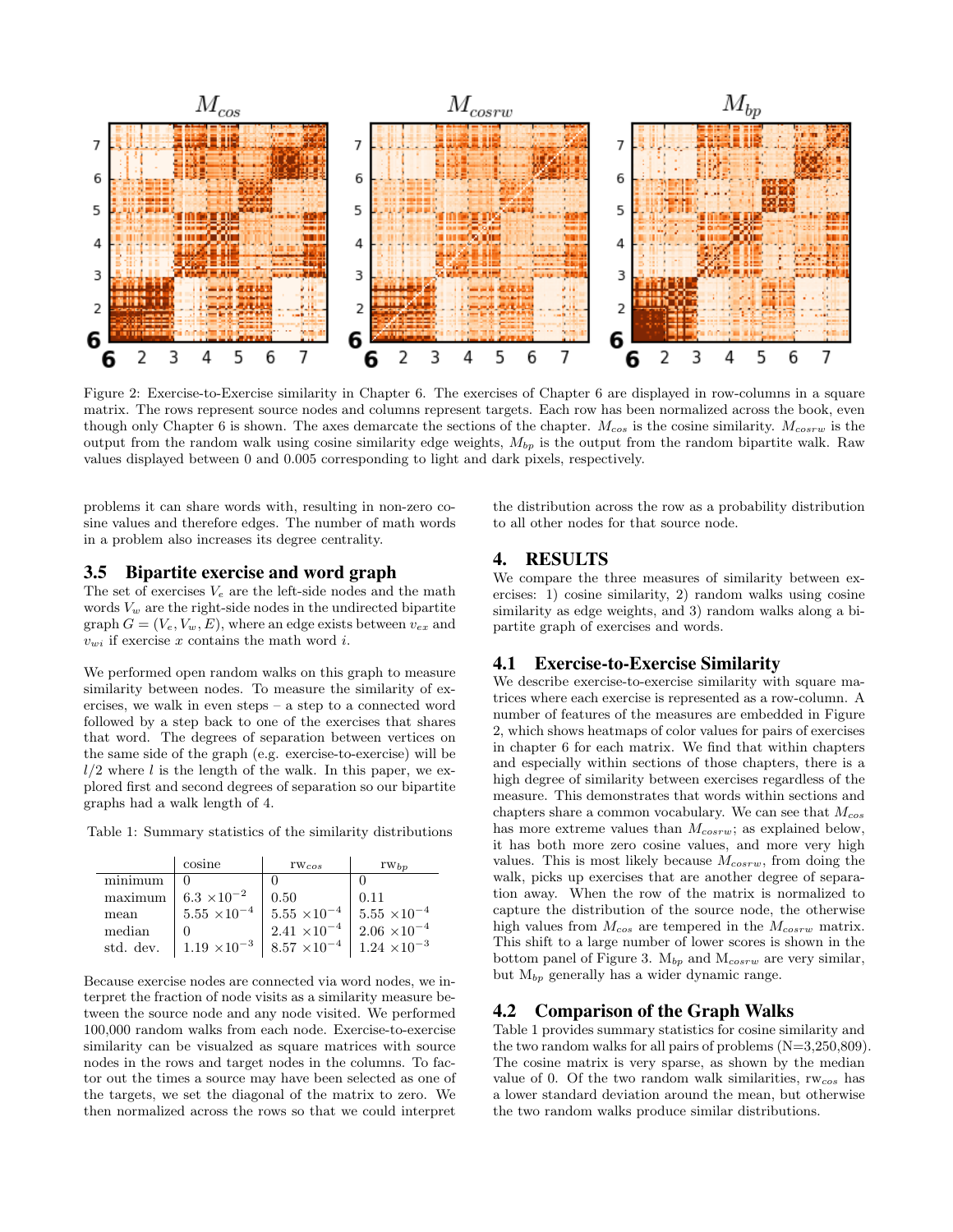The similarity values given by cosine and the cosine random walk will increasingly differ the more that the start problem has relatively higher degree centrality due either to more words or higher frequency of words in exercises (df). For reference, the word that occurs most frequently, number, has a df of 0.42, and the second most frequent occurs in only 15% of the exercises. Fifty eight nodes have no edges (0 degree), the most frequent number of edges is 170, and the maximum is 1,706. Table 2 gives the summary statistics for df, number of math words, and degree centrality.

Inspection of the data shows that for pairs of problems in the two chapters for our case study, if the cosine similarity between a pair is high ( $\geq$  0.75), the similarity values for rwcos tend to go down as the number of shared word increases from 3 to between 5 and 7. For the  $rw_{bp}$ , the opposite trend occurs, where the similarity goes up as the number of words increases. This difference helps account for an observed divergence in the two graph walks for sections 5 and 6 of Chapter 6.

Table 3 illustrates two pairs of problems from section 5 that have high cosine similarities, and relatively higher  $rw_{bp}$  similarities (greater than the rw means of 0.0055) and relatively lower rwcos (lower than the rw means). The reverse pattern is seen for two pairs of problems from section 6 that have high cosine similarities. These problems have higher than average  $rw_{cos}$  and lower than average  $rw_{bp}$ . What differentiates the two pairs of problems is that the section 5 problems have a relatively large number of words in common: 14 for the first pair, 12 for the second pair. In both pairs, some of the words have relatively high document frequency. As discussed above, these two properties increase the degree centrality of the start node of a step in the rwcos graph, and thus lower the probability of hitting each of the start node's one-degree neighbors. This effect propagates along the two steps of the walk. For the  $rw_{bp}$  graph, however, as the number of shared math words for a pair of problems increases, the number of paths from one to the other also increases, thus raising the probability of the traversal. This effect also propagates through a two-step walk. In contrast to the section 5 problems, the two section 6 problems have relatively fewer words in common: 3 for both pairs.

For problem pairs where the cosine similarity is between 0.40 and 0.60, the mean similarity from  $rw_{bp}$  is 30% higher than for  $rw_{cos}$  for when the number of math words in common is 3 (0.0033 vs. 0.0043), 80% higher when the number of math words in common is 6 (0.0024 versus 0.0045), and three as high when the number of math words in common is 9 (0.0023 versus 0.0068). For problems pairs where the

Table 2: Summary statistics of document frequency (df) of math words, number of math words in problems, and degree centrality of rwcos

|           | df                      |      | math words $\vert$ degree ctr. rw <sub>cos</sub> |
|-----------|-------------------------|------|--------------------------------------------------|
| minimum   | $5.54 \times 10^{-4}$   |      |                                                  |
| maximum   | 0.424                   | 24   | 1,706                                            |
| mean      | 0.183                   | 8.35 | 418.4                                            |
| median    | $6.66\ \times\!10^{-3}$ | 8.00 | 340                                              |
| std. dev. | 0.314                   | 3.64 | 317.1                                            |

Table 3: Two pairs of problems with high cosine similarity and reverse patterns of graph walk similarity. The first pair, from section 5, have lower than average  $rw_{cos}$  and higher than average  $rw_{bp}$  due to relatively many words in common (12 and 14). The second pair, from section 6, have higher than average  $rw_{cos}$  and lower than average  $rw_{bp}$  due to relatively few words in common.

| Prob 1   Prob 2   cosine   $rw_{cos}$   $rw_{bp}$   N   max df               |  |  |      |
|------------------------------------------------------------------------------|--|--|------|
| $\boxed{6.5.99 \mid 6.5.85 \mid 1.0000 \mid 0.0032 \mid 0.0102}$   12   0.42 |  |  |      |
| $6.5.94$   $6.5.83$   $0.8819$   $0.0026$   $0.0064$   14                    |  |  | 0.13 |
| $6.6.109$ 6.6.102 0.8660 0.0068 0.0037 3                                     |  |  | 0.11 |
| 6.6.104   6.6.102   0.7746   0.0068   0.0029   3                             |  |  | 0.11 |

cosine similarity is less than 0.20, the two walks produce very similar results. The average similarity values for the bipartite walk are about 20% higher, and the maximum values are higher, but the two walks produce similar means, independent of the lengths of the common word vectors, or the total number of math words.

Since we normalized the matrices across rows, which are the source nodes, differences between the bipartite matrix,  $M_{bp}$ , and the cosine matrices implied that the degree of the target node had a greater impact on the variability in the bipartite matrix. To measure the impact of the edge degree on the target nodes, we considered the column sum for those targets that had 1 edge, those that had 2, etc. up to 20 edges. The results are summarized in Figure 4. As can be seen, the column sum varies linearly by the number of target edges in the bipartite matrix, whereas the cosine matrices do not. We found the cubed root of the column sum in  $M_{bp}$ approaches the distribution of column sums of the cosine matrices, which is provided in Figure 4.



Figure 3: Tail distribution of similarity values in  $M_{cos}$ ,  $M_{cosrw}$ , and  $M_{bp}$ . Because 62% of the values in  $M_{cos}$  are 0, the plot shows only non-zero values.

# 5. CONCLUSION

Visualization of the three similarity matrices shows they reveal the same overall patterns, thus each is confirmed by the others. However, the bipartite walk was the most sensitive to word frequency across exercises, and the number of words in problems. With our goal of automatically discovering knowledge components and identifying their relationships, the random walk that stepped in proportion to its cosine similarity performed best. It was able to discover second-degree relationships that seem reasonable as we explore by eye those matches. Future work will test these re-